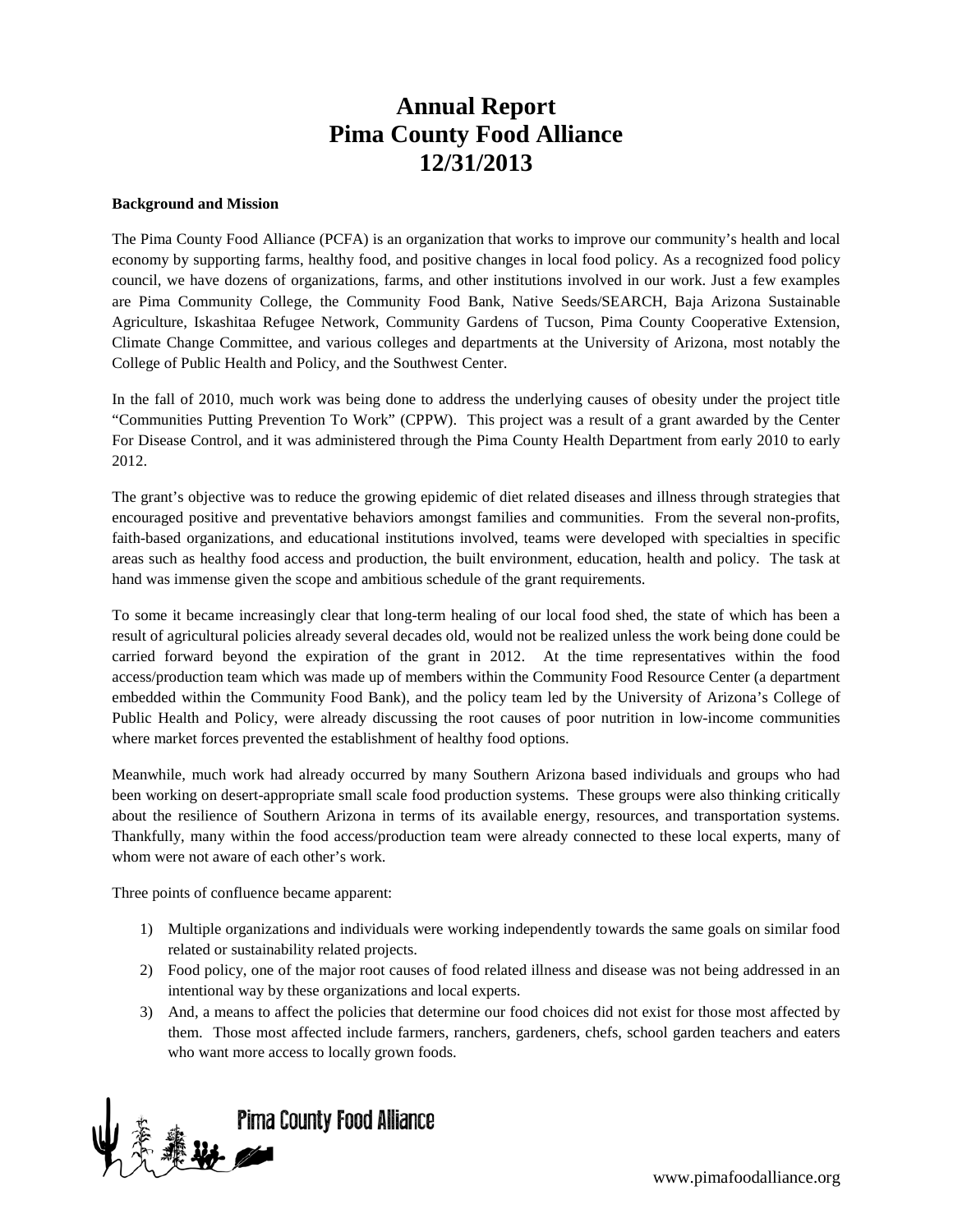After some discussion and planning amongst the original founders, two meetings were held in which community opinion and comment was sought out to determine whether the idea of forming a food policy council to fill these gaps was worthwhile. Thankfully, the answer was a resounding "yes" and we set about to structure a food policy council from input collected from many stakeholders in the community over the rest of 2011 and into 2012.

A Leadership Council (effectively a governing board) was established through an application process, and through funding approved by the Pima County Department of Health a green light was given to hire the expertise needed to help guide a series of visioning sessions that resulted in prioritization of many actions and a general direction for PCFA in the 2-5 year range.

## **Changes to PCFA in 2013**

During 2013, we took a break from holding regular monthly general membership meetings to instead focus our energies on larger events and opportunities for co-sponsoring and facilitating events in partnership with other local food-related organizations. We plan to revisit the topic in early 2014 to discuss whether this strategy will continue and how the general membership can be effectively engaged going forward.

#### **Activities and Accomplishments**

Completed Projects:

Organized "A Place At The Table" Movie Showing as the opening to the Community Food Bank's "Closing The Hunger Gap" national conference of food banks. We were awarded a national grant to make the showing possible.

Successfully advocated for the Arizona Department of Health Services to institute reasonable policies encouraging rather than hindering school gardening. As a direct result, compost and rainwater are now allowable for growing food in school gardens.

Designed and photographed a Southern Arizona version of the USDA's MyPlate to showcase what is possible using locally grown and wild harvested native and traditional foods.

Published article in September 2013 issue of Edible Baja Arizona magazine detailing Native MyPlate Project, along with Policy Editorial on USDA, school food, and child food insecurity.

Successfully advocated for inclusion of an Urban Agriculture section within the City of Tucson's general plan known as Plan Tucson in 2013.

Took a lead role in petition against closure of Manzo Elementary School and its agroecology program, helping keep the school open.

Co-sponsored a comment forming event at the Food Conspiracy Coop's administration office regarding the Food and Drug Administration's Food Safety Modernization Act. FDA has announced it will be significantly reviewing some of the policies we—and many other small farmers around the country—were most concerned about.

Partnered with Rincon Unified Congregational Church as our fiscal agent to allow tax deductible contributions and grants going forward.

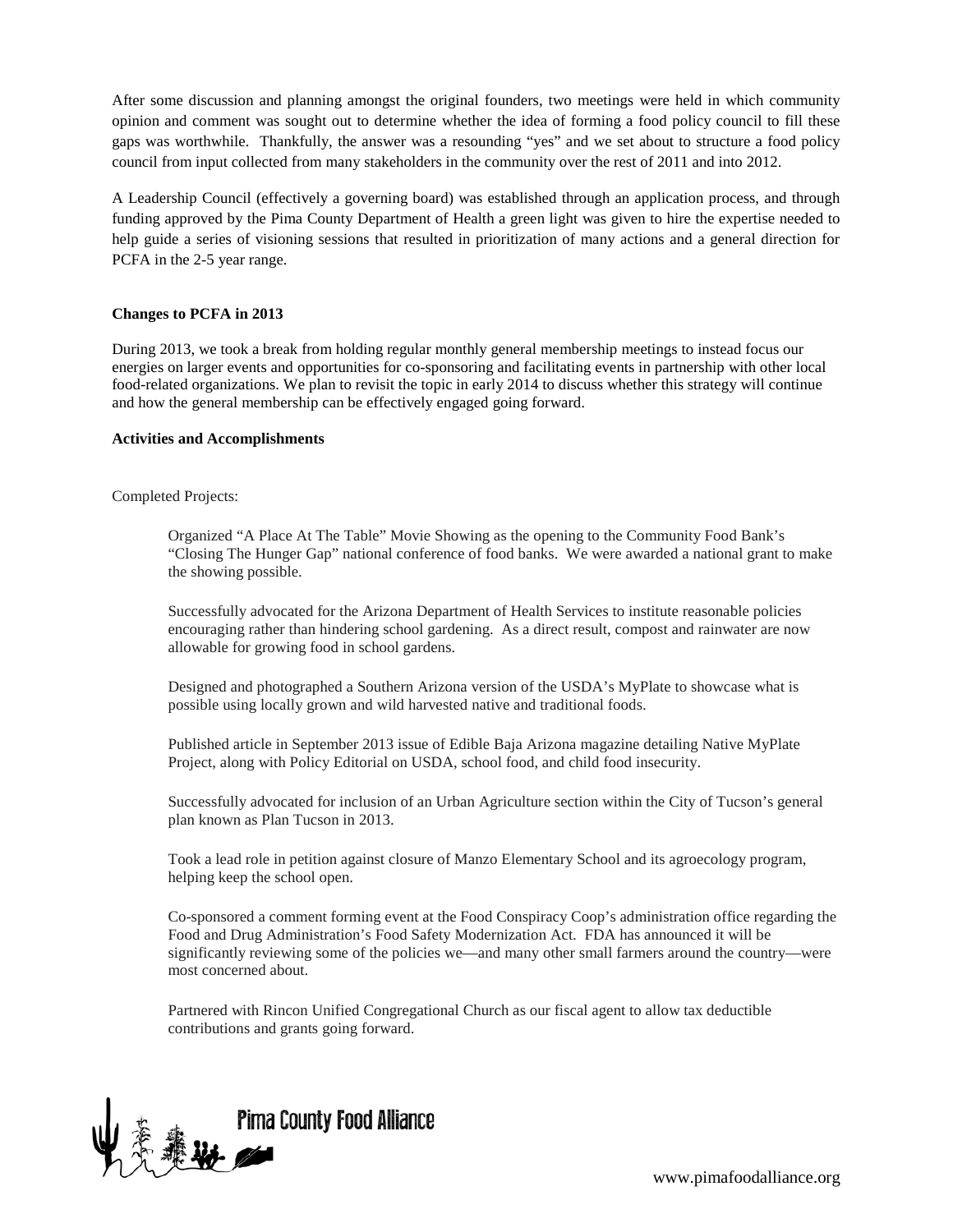Participated in Colorado River Day press conference with Phoenix Mayor Gibbs to address the importance of water resources and quality to agriculture in Arizona.

Assisted City of Tucson and Clarion Associates with sustainable zoning code recommendations for Urban Agriculture in 2011.

In collaboration with the Community Food Bank, organized the "Leap What You Sow Conference" that brought together over 100 food activists and farmers from all over Southern Arizona and surrounding states to discuss ways we could work more effectively together on local food access and market issues.

On-going Projects:

Gathered Stakeholder Organizations to discuss integration of work, Memorial of Recognition, and the STAR Sustainable Cities commitment to sustainable food access for presentation to City of Tucson Mayor and Council.

We continue to maintain an active role in the [City of Tucson's Sustainable Code Integration Project](http://cms3.tucsonaz.gov/plannews/news/sustainable-land-use-code-integration-project) where issues relating to water and urban agriculture are concerned.

Actively support continuing work to negotiate removal of sewer fees on water bills to all community gardens that do not use a sewer connection.

Support and collaboration with Southern Arizona Young Farmer's Coalition (SAYFC) – the Arizona branch of the National Young Farmer's Coalition.

Began cursory study of the state of our water resources in Arizona as it relates to modern and urban agriculture and commerce, published in a series of blog posts on our website.

Engaging with Right To Know Arizona initiative organizers on an educational basis.

Ongoing discussion with City of Tucson regarding an "Eat 5, Buy 5" campaign to bolster local food production through increased local foods purchasing.

## **Where is PCFA Headed?**

We are now completing a third year of activity as a food policy council, and a third round of applications will soon be reviewed for incoming Leadership Council members that will replace those whose terms are ending.

Since early 2012, PCFA has operated without administrative funding on an all-volunteer basis.

Periodically, we discuss the advantages and disadvantages of registering as some form of political action committee or a non-profit organization. Partnering with potential fiscal sponsors for the purpose of soliciting grant funding and member donations has also been on the table. However, the concern has generally been whether the mission of PCFA would be compromised, in that, direct policy work might be limited due to rules that govern a non-profit's ability to directly influence legislation or endorsement of political campaigns.

With trusted community leaders we continued to discuss the possibility of pursuing a recognized legal organizational designation that would allow us to more effectively engage with others who are accustomed to dealing with traditional non-profit organizations, and perhaps increase PCFA activity by being able to appoint a full or part-time director if funding became available.



www.pimafoodalliance.org